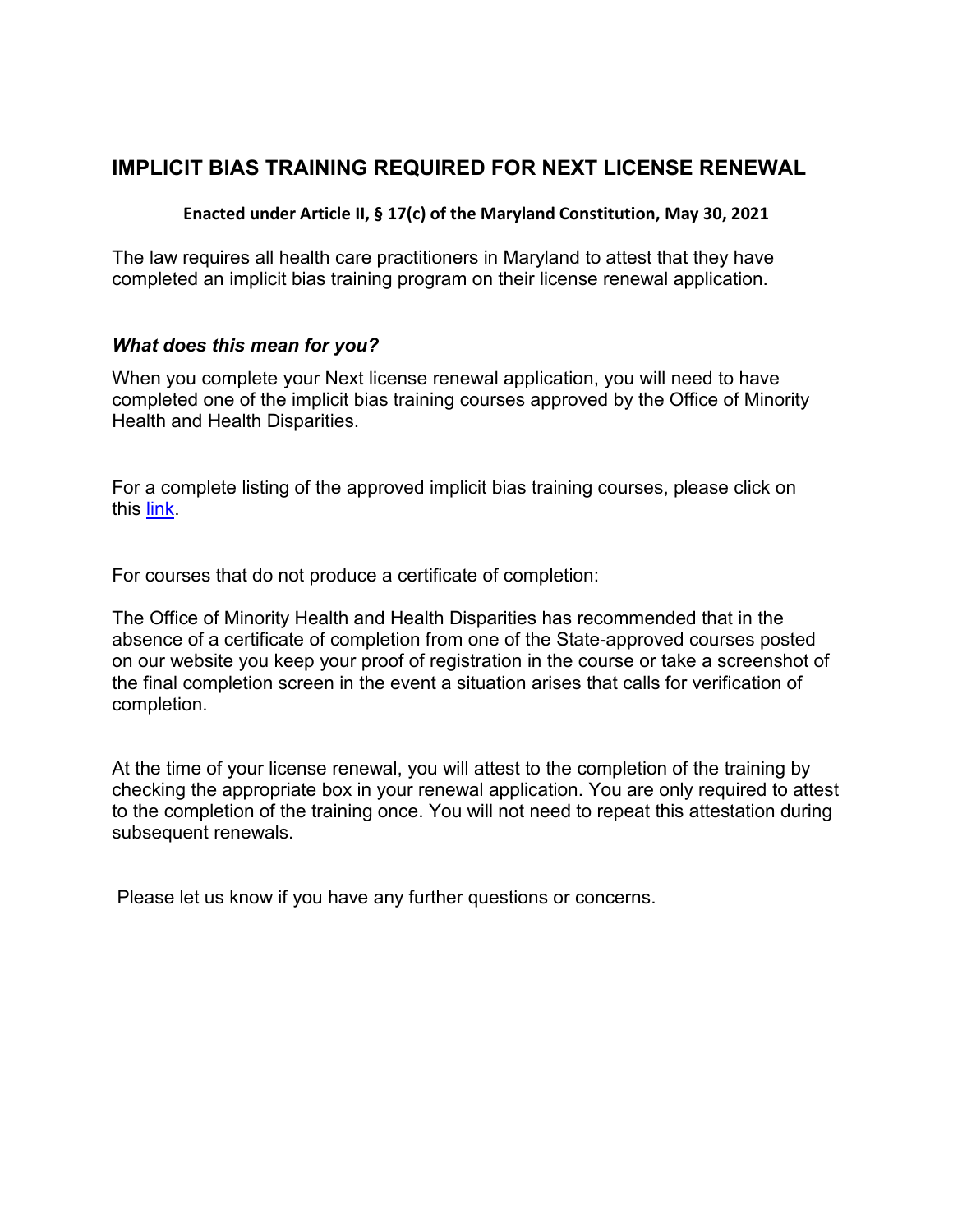## **Article - Health Occupations**

§1–225.

(a) An applicant for the renewal of a license or certificate issued by a health occupations board under this article shall attest in the application that the applicant has completed an implicit bias training program approved by the Cultural and Linguistic Health Care Professional Competency Program under § 20–1306 of the Health – General Article.

(b) The requirements of subsection (a) of this section shall apply only to an applicant's first license or certificate renewal after April 1, 2022.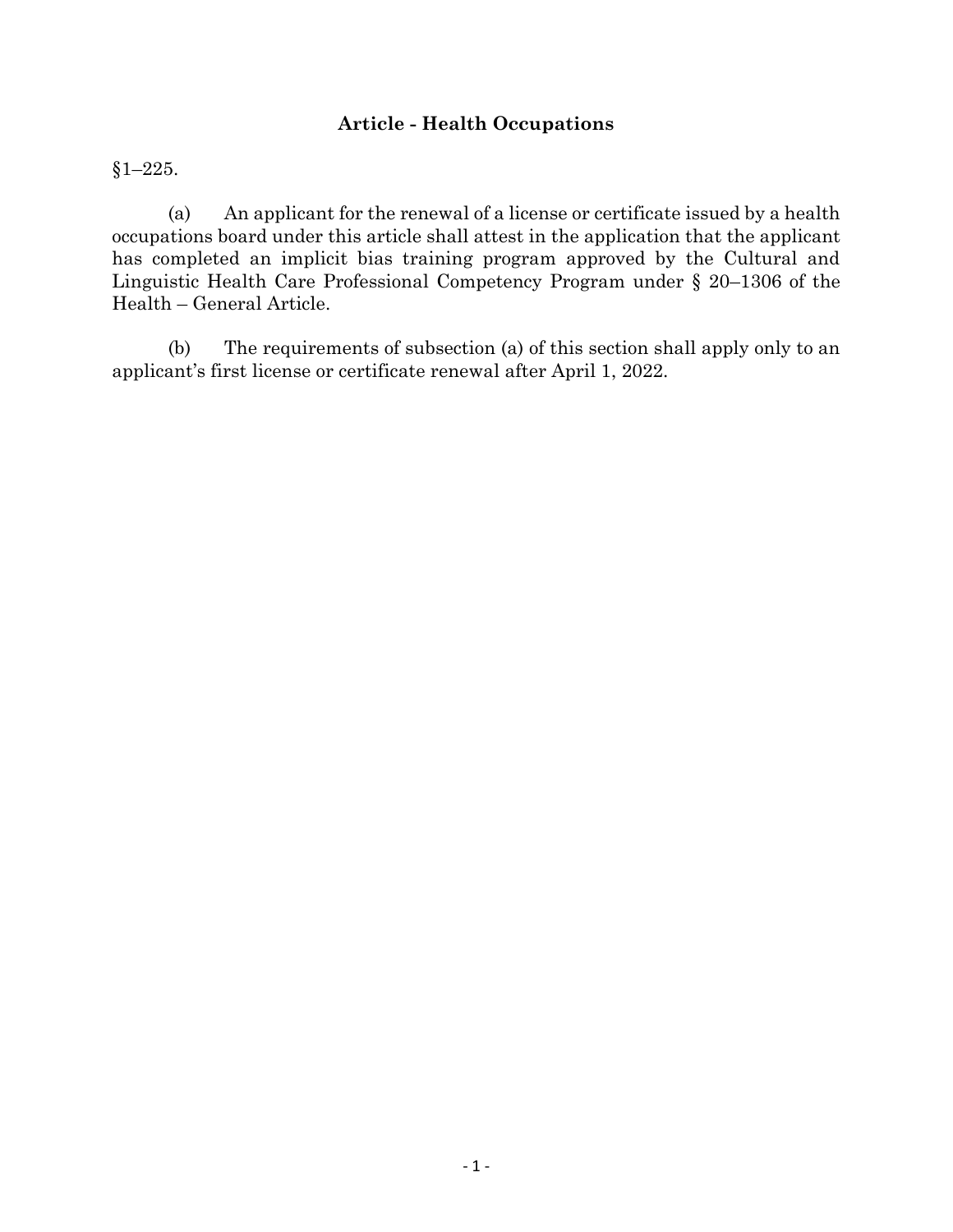# MHHD Implicit Bias Training Resources

- 1. [https://www.traliant.com/unconscious-bias-training/](http://www.traliant.com/unconscious-bias-training/)
- 2. <http://kirwaninstitute.osu.edu/implicit-bias-training/>
- 3. https://equity.ucla.edu/know/implicit-bias/
- 4. https://ready.web.unc.edu/section-1-foundations/module-4-implicit-biasmicroaggressions/
- 5. [https://www.qualityinteractions.com/](https://www.qualityinteractions.com/?utm_term=unconscious%20bias%20training&utm_c%20ampaign=Website%20traffic-QI-%20CCTraining&utm_source=adwords&utm_medium=ppc&hsa_acc=9438713921&hsa_cam=1374905%202733&hsa_grp=125092628580&hsa_ad=531288198878&hsa_src=g&hsa_tgt=kwd301161849076&hsa_k%20w=unconscious%20bias%20training&hsa_mt=b&hsa_net=adwords&hsa_v%20er=3&gclid=CjwKCAjwsNiIBhBdEiwAJK4khmpxYgSo4CuiwA2QWNWqfj6AdMboLqTWY7jolP1kCuDmxSnLz%206jPxoCVUgQAvD_BwE)

## **APTA Maryland Implicit Bias Training Course**

Approved for 3 Continuing Education Hours (.3 CEUs)

1. <https://www.aptamd.org/implicit-bias-training/>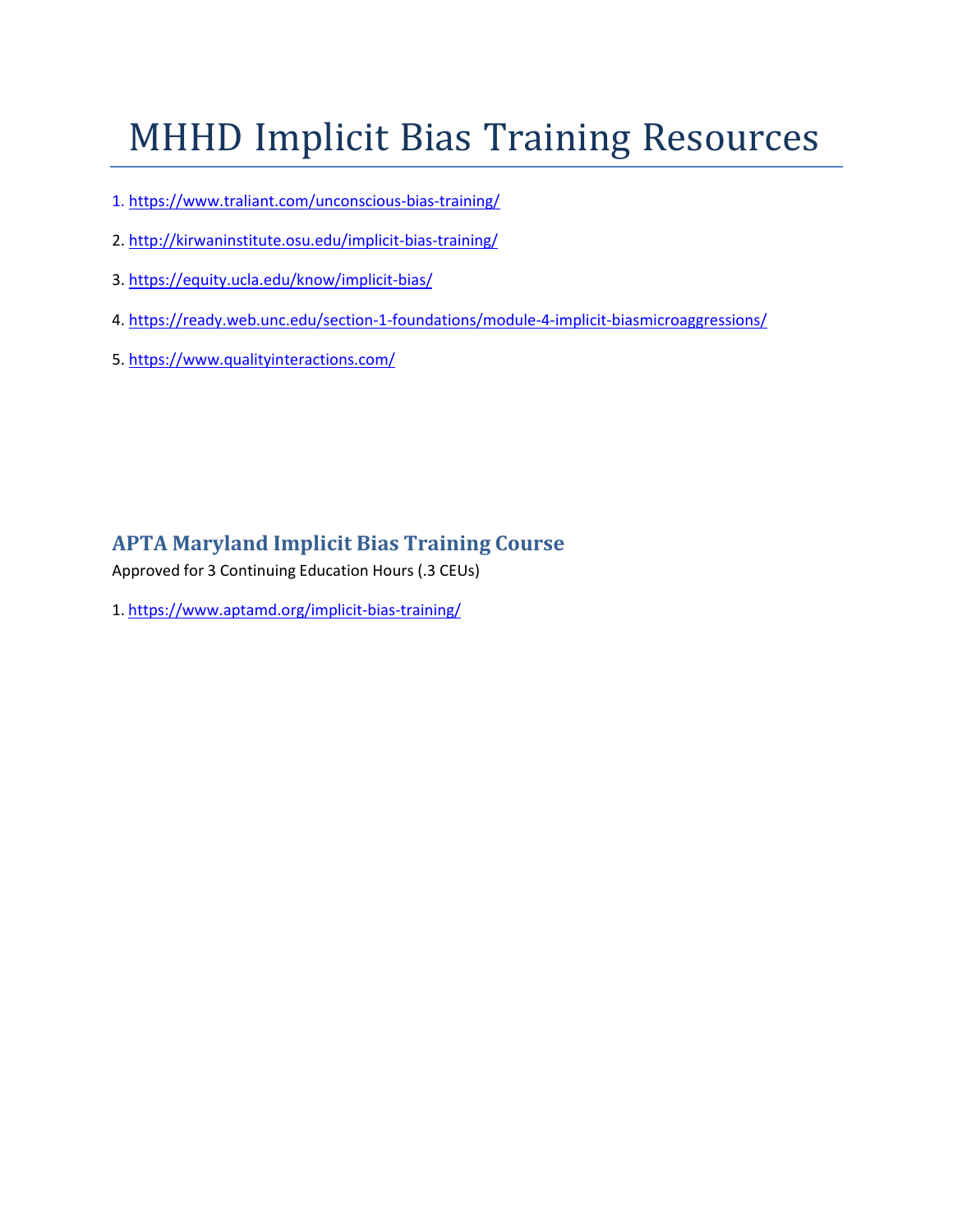| <b>Training</b>                                                                                      | Format                                    | <b>Duration</b>                   | <b>Objectives and Information</b>                                                                                                                                                                                                                                                                                            |
|------------------------------------------------------------------------------------------------------|-------------------------------------------|-----------------------------------|------------------------------------------------------------------------------------------------------------------------------------------------------------------------------------------------------------------------------------------------------------------------------------------------------------------------------|
| <b>Project Implicit</b>                                                                              | Web-based Self-<br><b>Assessment Test</b> | Each Test is<br>10 <sub>min</sub> | To recognize one-self implicit bias<br>$\bullet$<br>by a series of self-assessment tests<br>that enables the tester to express<br>their bias freely.<br>The test is useful to create<br>awareness of specific biases when<br>interacting with people, patients or<br>clients.                                                |
| <b>Cultural Competency Program for Oral</b><br><b>Health Professionals</b>                           | Web-based-self-study<br>6 CEU's           | 3 Courses                         | This e-learning program will equip<br>$\bullet$<br>you with the knowledge, skills, and<br>awareness to best deliver oral<br>health services to all patients,<br>regardless of cultural or linguistic<br>background.                                                                                                          |
| <b>Physician's Practical Guide to Cultural</b><br><b>Competent Care</b>                              | Web-based-self-study<br>9 CEU's           | 3 Courses                         | This e-learning program will equip<br>$\bullet$<br>you with the knowledge, skills, and<br>awareness to best serve all patients,<br>regardless of cultural or linguistic<br>background.                                                                                                                                       |
| <b>Cultural Competent Nursing Care: A</b><br><b>Cornerstone of Caring</b>                            | Web-based self-study<br>9 CEU's           | 3 Courses                         | This e-learning program will equip<br>$\bullet$<br>you with the knowledge, skills, and<br>awareness to provide the best care<br>for all patients, regardless of<br>cultural or linguistic background.                                                                                                                        |
| Health Literacy & Public Health:<br><b>Strategies for Addressing Low Health</b><br>Literacy          | Web-based self-study<br><b>CEUs</b>       | 1 hour                            | Provides strategies for considering<br>$\bullet$<br>literacy when creating public health<br>messages for the general public.<br>Provides strategies for considering<br>٠<br>literacy in direct public health<br>services to the public.                                                                                      |
| <b>Cultural Competency Program for</b><br><b>Disaster Preparedness and Crisis</b><br><b>Response</b> | Web-based-self-study<br>CEU's             | 4 Courses                         | Research shows that cultural<br>$\bullet$<br>minority groups suffer<br>disproportionately during every<br>phase of a disaster. This e-learning<br>program will equip you with the<br>knowledge, skills, and awareness to<br>best serve all individuals, regardless<br>of cultural or linguistic background.                  |
| Promotores De Salud en Español                                                                       | Web-based-self-study                      | Unidad A-D                        | Como promotores de salud, nuestro<br>$\bullet$<br>trabajo es ayudar a las personas de<br>nuestras comunidades a disfrutar<br>de buena salud. Promoviendo<br>Decisiones Saludables y Cambios en<br>la Comunidad le enseñará cómo<br>promover cambios que conduzcan a<br>una buena salud, a nivel individual y<br>comunitario. |
| <b>Unnatural Causes</b>                                                                              | Video clips online                        | Varies from 1<br>min-30 min       | Discussion guide is provided for the<br>$\bullet$<br>7-part documentary series on<br>healthcare in America                                                                                                                                                                                                                   |
| <b>Putting Together the Pieces:</b>                                                                  | Archived webinar                          | 1 hour 20                         | Examines the process for<br>$\bullet$                                                                                                                                                                                                                                                                                        |

Created by the Office of Minority Health and Health Disparities, Maryland Department of Health Please forward any comments or questions to **MDH.HealthDisparities@Maryland.gov** Updated October 2018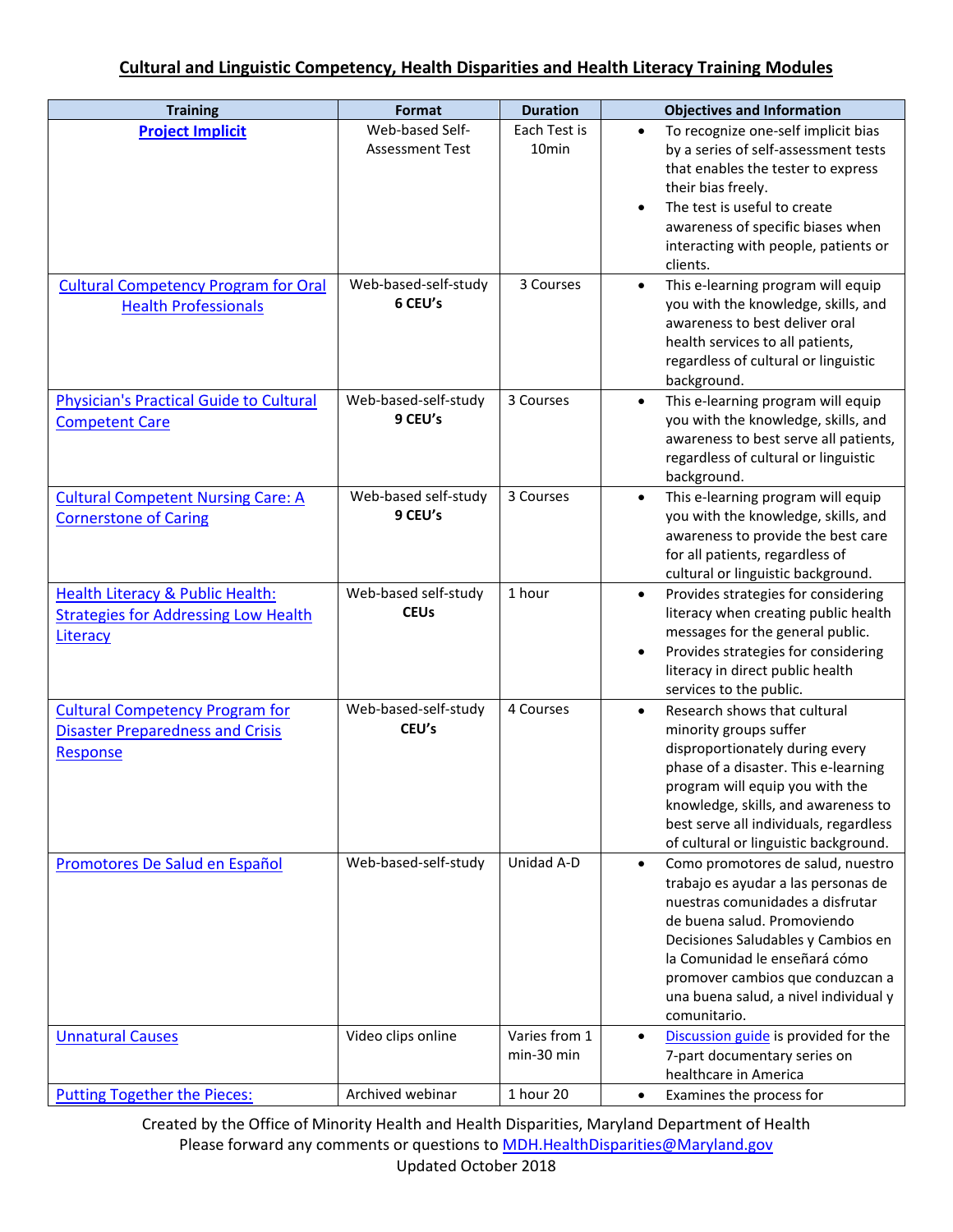| <b>Communicating with Limited English</b><br><b>Proficiency Populations</b>  |                                                          | min                         | establishing emergency<br>communication plans with limited<br>English proficiency communities.<br>Provides case studies and uses<br>social media outlet illustrations.                                                                                                                                                                                                                                                                                                                                                                                                                                                                                                                                                                                                                                                                                                                     |
|------------------------------------------------------------------------------|----------------------------------------------------------|-----------------------------|--------------------------------------------------------------------------------------------------------------------------------------------------------------------------------------------------------------------------------------------------------------------------------------------------------------------------------------------------------------------------------------------------------------------------------------------------------------------------------------------------------------------------------------------------------------------------------------------------------------------------------------------------------------------------------------------------------------------------------------------------------------------------------------------------------------------------------------------------------------------------------------------|
| <b>Health Literacy Measurement Tools</b>                                     | Validated tests to<br>determine health<br>literacy level | n/a                         | Useful tool for provider to assess<br>$\bullet$<br>patient's health literacy level                                                                                                                                                                                                                                                                                                                                                                                                                                                                                                                                                                                                                                                                                                                                                                                                         |
| The Health of LGBT People: Ending<br><b>Disparities, Ending Invisibility</b> | Archived webinar                                         | 1 hour                      | Participants will learn strategies for<br>$\bullet$<br>taking a sensitive history with LGBT<br>people.<br>Learn ways of inquiring about and<br>being supportive of a patient's<br>sexual orientation and gender<br>identity.<br>Resources and trainings available<br>from the National LGBT Health<br><b>Education Center (The Fenway</b><br>Institute, Fenway Health).                                                                                                                                                                                                                                                                                                                                                                                                                                                                                                                    |
| <b>Provider-Patient Relationship Training</b><br><b>Videos</b>               | Video series library                                     | Varies from 8<br>min-1 hour | Set of ten videos features real<br>$\bullet$<br>doctors talking with real patients in<br>suburban and urban settings.<br>The accompanying teaching manual<br>includes core concepts and data<br>about doctor-patient<br>communications, an introductory<br>slide set, and learning exercises.                                                                                                                                                                                                                                                                                                                                                                                                                                                                                                                                                                                              |
| <b>Exploring Cross Cultural</b><br>Communication                             | Web-based self-study<br>on TRAIN                         | 2.5 hours<br>3 Modules      | <b>Culture</b><br>1.<br>This module presents some basic<br>but important concepts of culture<br>through a virtual group seminar. In<br>the first seminar, culture is defined<br>and the reasons why people create<br>cultural stereotypes is examined. A<br>set of simulated e-mails introduces<br>the learner to a situation that<br>requires the application of both<br>cultural sensitivity and sound<br>communication techniques.<br>Communication<br>2.<br>The second module defines health<br>communication, describes the<br>process of human communication<br>and offers a number of good<br>communication strategies.<br><b>Cross-Cultural Communication</b><br>3.<br>By working through the final<br>module, learners compile a list of<br>effective cross-cultural<br>communication strategies which<br>help in resolving the communication<br>situation presented in the first |

Created by the Office of Minority Health and Health Disparities, Maryland Department of Health Please forward any comments or questions to **MDH.HealthDisparities@Maryland.gov** Updated October 2018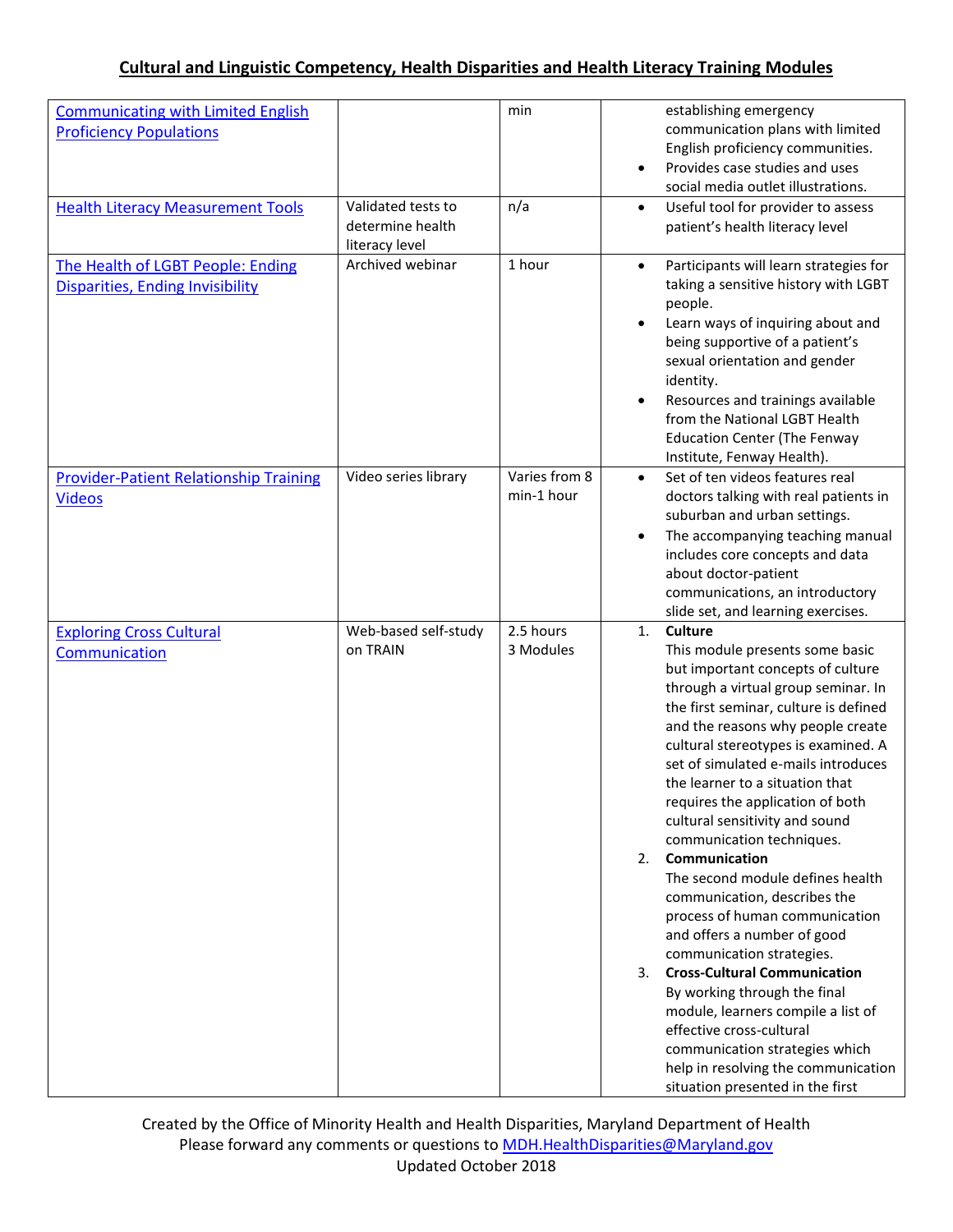|                                                             |                      |      | module.                                                                                                                                                                                                                                                                                                                                                                                                                                                                                                                                                                                                                                                                                                                                                                                          |
|-------------------------------------------------------------|----------------------|------|--------------------------------------------------------------------------------------------------------------------------------------------------------------------------------------------------------------------------------------------------------------------------------------------------------------------------------------------------------------------------------------------------------------------------------------------------------------------------------------------------------------------------------------------------------------------------------------------------------------------------------------------------------------------------------------------------------------------------------------------------------------------------------------------------|
| <b>Health Equity: A Public Health Essential</b>             | Web-based Self-Study | 1.5h | Describe terms related to health<br>$\bullet$                                                                                                                                                                                                                                                                                                                                                                                                                                                                                                                                                                                                                                                                                                                                                    |
| by The Empire State Public Health                           |                      |      | equity.                                                                                                                                                                                                                                                                                                                                                                                                                                                                                                                                                                                                                                                                                                                                                                                          |
| <b>Training Center</b>                                      |                      |      | Identify how historically major<br>$\bullet$<br>advances in health status resulted<br>from broad-based social reforms.<br>Identify the health outcomes of<br>$\bullet$<br>affected populations.<br>Describe the social determinants of<br>$\bullet$<br>health and how they contribute to<br>health disparities and inequities.<br>Describe the Healthy People 2020<br>$\bullet$<br>approaches to address health<br>inequity.<br>Illustrate the role of the public<br>$\bullet$<br>health workforce in addressing<br>health inequity.<br>Describe evidenced-based<br>$\bullet$<br>approaches to addressing health<br>equity                                                                                                                                                                       |
| <b>Health Literacy &amp; Public Health:</b><br>Introduction | Web-based Self-Study | 1.5h | Define fundamental literacy.<br>$\bullet$<br>Define health literacy.<br>$\bullet$<br>Describe how health literacy relates<br>$\bullet$<br>to public health.<br>List the four domains of health<br>$\bullet$<br>literacy.<br>Give an example of each of the four<br>domains of health literacy.<br>List some coping strategies people<br>use to compensate for their low<br>literacy skills.<br>List some groups that are more<br>$\bullet$<br>likely to be less literate.<br>List some reasons why people may<br>$\bullet$<br>have low literacy.<br>List the consequences of low health<br>$\bullet$<br>literacy for individuals.<br>Describe why people, regardless of<br>$\bullet$<br>literacy skills, may fail to understand<br>health information.<br>Give examples of how low literacy<br>٠ |

Created by the Office of Minority Health and Health Disparities, Maryland Department of Health Please forward any comments or questions to **MDH.HealthDisparities@Maryland.gov** Updated October 2018